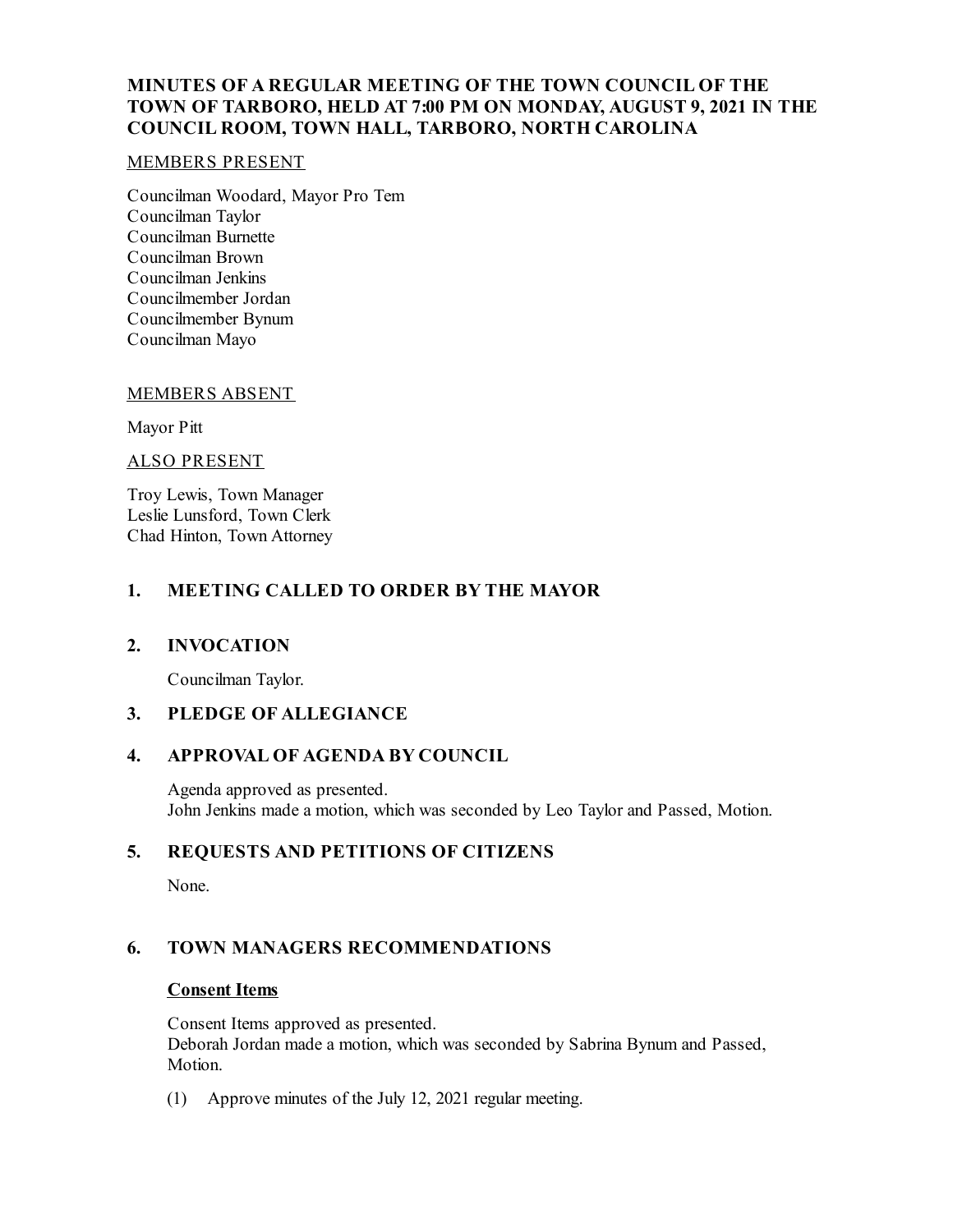### (2) Tax Collector's Report

(3) Taxes - Preliminary Report & Annual Settlement of Tax Collector

## **Action Items**

## **(4) Battery Energy Storage System Project**

Councilauthorized staff to work with UtilityEngineering, LLC to develop a request for Proposals from companies to install up to a 4.5 MW Battery Energy Storage System on Tarboro's electric distribution system. Leo Taylor made a motion, which was seconded by John Jenkins and Passed, Motion.

## **(5) BidAward - Knuckle Boom Trucks**

Councilawarded both contracts to Amick Equipment Company, Inc. and authorized appropriate staff to execute the necessary contracts and/or procurement documents. John Jenkins made a motion, which was seconded by Leo Taylor and Passed, Motion.

## **(6) Appointment for August - Planning Board & Zoning Commission**

No action taken.

## **(7) Appointment for August - Historic District Commission**

No action taken.

## **(8) Appointment for August - Tarboro-Edgecombe Arts Commission**

No action taken.

# **7. OTHER REPORTS**

## A. Town Manager

(1) ElectriCities Annual Conference - August 16-18, 2021

Troy Lewis reminded Councilmembers about the ElectriCities Annual Conference, August 16-18, 2021

B. Town Attorney

Chad Hinton expressed his appreciation to Council for allowing him to attend the recent MunicipalAttorney's Conference.

C. Council Members

Councilman Woodard - requested that Council invite a judge and magistrate to come speak with Councilmembers about crime activity in the area. He also addressed concerns of speeding on Lincoln Road.

Councilman Taylor - encouraged staff to continue to collect outstanding property taxes. He also requested staff look into spending Powell Bill funds on speed bumps to reduce speeding in neighborhoods. Councilman Taylor requested a red flashing light at the four-way stop sign on Pine Street.